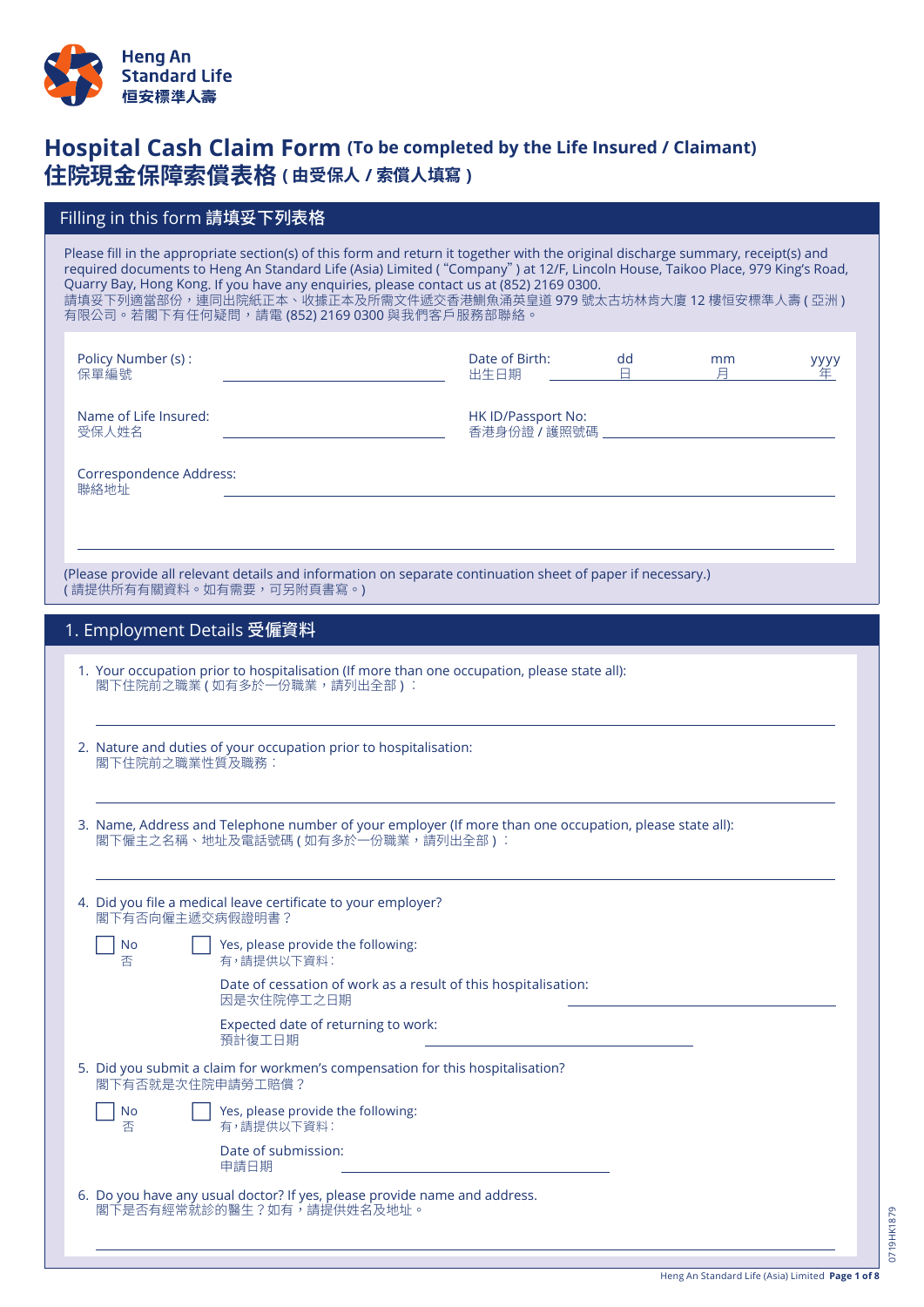| 2. Details of Hospitalisation 住院詳情                                                                                                                                                                                                                                                                                                     |                                                                                                            |                                              |  |  |
|----------------------------------------------------------------------------------------------------------------------------------------------------------------------------------------------------------------------------------------------------------------------------------------------------------------------------------------|------------------------------------------------------------------------------------------------------------|----------------------------------------------|--|--|
| <b>Name of Hospital</b><br>醫院名稱                                                                                                                                                                                                                                                                                                        | <b>Confinement Period</b><br>住院時間                                                                          | <b>Name of Attending Physician</b><br>主診醫生姓名 |  |  |
|                                                                                                                                                                                                                                                                                                                                        |                                                                                                            |                                              |  |  |
|                                                                                                                                                                                                                                                                                                                                        |                                                                                                            |                                              |  |  |
| Have you taken any home leave during hospital confinement?<br>閣下有否於住院期間請假外出?                                                                                                                                                                                                                                                           |                                                                                                            |                                              |  |  |
| No<br>否<br>有,請提供以下資料:                                                                                                                                                                                                                                                                                                                  | Yes, please provide the following:                                                                         |                                              |  |  |
| 請假外出日期及時間                                                                                                                                                                                                                                                                                                                              | Date and time of your home leave:                                                                          |                                              |  |  |
| 請假外出日數                                                                                                                                                                                                                                                                                                                                 | Duration of your home leave:<br>the control of the control of the control of the control of the control of |                                              |  |  |
|                                                                                                                                                                                                                                                                                                                                        |                                                                                                            |                                              |  |  |
|                                                                                                                                                                                                                                                                                                                                        | Please complete if hospitalisation was due to Accident 若因意外住院,請填妥此部份。                                      |                                              |  |  |
| 1. When did the accident occur? (Please indicate date and time)<br>意外發生時間 (請列出日期及時間)                                                                                                                                                                                                                                                   |                                                                                                            |                                              |  |  |
| Date: $\left(\frac{1}{\text{d}t}\right)$ $\frac{1}{\text{d}t}$ $\frac{1}{\text{d}t}$ $\frac{1}{\text{d}t}$ $\frac{1}{\text{d}t}$ $\frac{1}{\text{d}t}$ $\frac{1}{\text{d}t}$ $\frac{1}{\text{d}t}$ $\frac{1}{\text{d}t}$ $\frac{1}{\text{d}t}$ $\frac{1}{\text{d}t}$ $\frac{1}{\text{d}t}$ $\frac{1}{\text{d}t}$ $\frac{1}{\text{d}t}$ |                                                                                                            |                                              |  |  |
| 2. Where did the accident occur?<br>意外發生地點                                                                                                                                                                                                                                                                                             |                                                                                                            |                                              |  |  |
| 3. How did it happen? (Please descibe in details)<br>意外發生經過 (請詳述)                                                                                                                                                                                                                                                                      |                                                                                                            |                                              |  |  |
| 4. Which part of body injured and type of injury?<br>閣下身體的受傷部位及傷勢                                                                                                                                                                                                                                                                      |                                                                                                            |                                              |  |  |
|                                                                                                                                                                                                                                                                                                                                        |                                                                                                            |                                              |  |  |
|                                                                                                                                                                                                                                                                                                                                        | Please complete if hospitaiisation was due to Illness 若因病住院,請填妥此部份。                                        |                                              |  |  |
| 1. Describe symptoms and abnormalities led to hospitalisation.<br>請描述導致入院的病徵及異常情況。                                                                                                                                                                                                                                                     |                                                                                                            |                                              |  |  |
| 2. How long have these symptoms existed prior to first consultation?<br>首次求診前該等病徵持續之時間                                                                                                                                                                                                                                                 |                                                                                                            |                                              |  |  |
| 3. Details of First Consultation:<br>首次求診詳情:                                                                                                                                                                                                                                                                                           |                                                                                                            |                                              |  |  |
| a. Date of First Consultation: $\left(\frac{1}{\text{dd}\boxminus} 1/\text{cm}\right)$ / $\frac{1}{\text{g}\boxtimes\bigcup}$ / $\frac{1}{\text{g}\boxtimes\bigcup}$ )                                                                                                                                                                 |                                                                                                            |                                              |  |  |
| b. Name and address of the physician:<br>醫生姓名及地址:                                                                                                                                                                                                                                                                                      |                                                                                                            |                                              |  |  |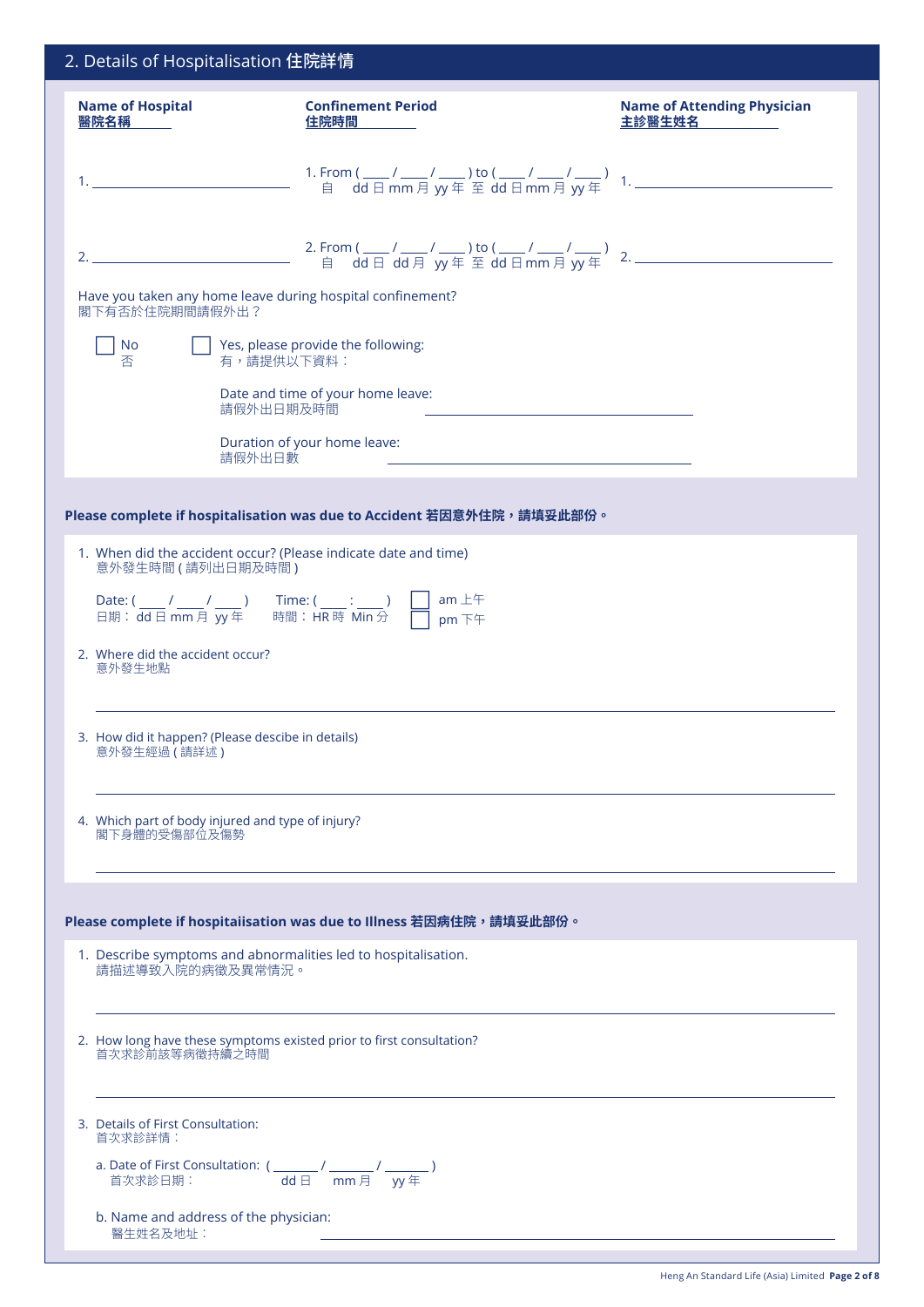## 2. Details of Hospitalisation 住院詳情

- 4. Details of the physician who referred the life insured to hospital: 轉介受保人到醫院之醫生資料
	- a. Date of First Consultation: ( Date of First Consultation: ( \_\_\_\_\_\_\_ / \_\_\_\_\_\_\_ / \_\_\_\_\_\_\_<br>首次求診日期: dd 日 mm 月 yy 年
	- b. Name and address of the physician: 醫生姓名及地址:
- 5. Have you previously suffered from or been treated for the above symptoms or abnormalities? 閣下有否遭受過或就上述病徵或異常情況接受過治療?
	- c No c Yes, please provide the following: 否 有,請提供以下資料︰

Date of Consultation 求診日期:

Name of the physician 醫生姓名:

Address of the physician 醫生地址:

## 3. Declaration & Authorisation 聲明及授權

I hereby declare and agree on behalf of myself and other persons referred to in this claim form ("Relevant Persons") that all<br>statements and answers to all questions whether or not written by my own hand(s) are to the best 本人謹代表本人及其他在此索償申請表格內所提及之人士("相關人士")聲明及同意所述一切陳述及問題的所有答案,不論是否本人親 手所寫,為本人所知所信的全部事實。本人再聲明,由本人就此索償申請提供予貴公司的任何相關人士之個人資料(無論載於此索償申請 或從其他途徑所提供)乃由本人在遵守個人資料(私隱)條例的情況下獲得,且相關人士已同意為此等個人資料收集聲明所載之目的就此 索償申請向貴公司提供其個人資料。本人同意應貴公司要求,就貴公司因發生任何違反本文中所載的聲明,而可能招致或與之相關的任何 損失、責任及費用,對貴公司作出賠償,並使貴公司免受損害。

I, do hereby authorise any employer, licensed physician, medical practitioner, hospital, clinic, other medically related facility,<br>insurance company, bank, government institution, any association, federation or similar org to myself to disclose such information to the Compañy; the Company or añy of its appointed medical examiners or laboratories<br>to perform the necessary medical assessments and tests to evaluate the health status of myself in 本人謹此授權任何僱主、註冊醫生、醫療從業員、醫院、診所、其他有關醫療機構、保險公司、銀行、政府機構、其他協會、聯會或類似 保險公司乙組織、具他組織、機構或人士,凡知道或持有仕何有關本人之紀錄者,及胃診驗或可能將曾診驗本人,均可將該等資料提供給 責公司。貴公司或仕何其指定之醫生或化驗所,可就此索償申請替本人進行所需之醫療評估及測試,作為審核本人之健康狀況。此<mark>授</mark>權在 本人去世後繼續生效。本授權書的影印副本跟正本同樣有效。

I declare and agree that I have the full authority from and consent of the Relevant Persons to make the above declaration, agreements and authorisations.

本人聲明及同意已獲相關人士授權作出上述聲明,同意及授權。

Are you a resident for tax purposes of any countries or jurisdiction(s) other than Hong Kong, and in respect of such countries or jurisdiction(s) you have not previously provided Heng An Standard Life (Asia) Limited with information about your Tax Identification Number(s)?

請問閣下是否為除香港以外任何國家或司法管轄區的稅務居民,並且未曾向恒安標準人壽 ( 亞洲 ) 有限公司提供有關該國家或司法管 轄區的稅務編號?



 $\Box$  Yes  $\Box \times$ 是 否

If the answer is yes, you must provide Heng An Standard Life (Asia) Limited a separate "Self-Certification Form." 如答是,請閣下向恒安標準人壽 ( 亞洲 ) 有限公司單獨提交一份「自我證明表格」。

受保人 / 索償人姓名 しょうしん しょうしん しんしん しゅうしょう 受保人 / 索償人簽署

Relationship with Insured The Signature of Witness Signature of Witness 與受保人之關係 おおおおお しょうしゃ おおおお しゅうしゅう しゅうしゅう しゅうしゅう しゅうしゅう

Name of Life Insured/Claimant Signature of Life Insured/Claimant

HK ID / Passport No. 2008 and 2009 and 2009 and 2009 and 2009 and 2009 and 2009 and 2009 and 2009 and 2009 and 2009 and 2009 and 2009 and 2009 and 2009 and 2009 and 2009 and 2009 and 2009 and 2009 and 2009 and 2009 and 200 香港身份證/護照號碼 ねんじゃ しんしゃ しんしん しんしん しんこう ( 食署日期 ( 日 / 月 / 年 )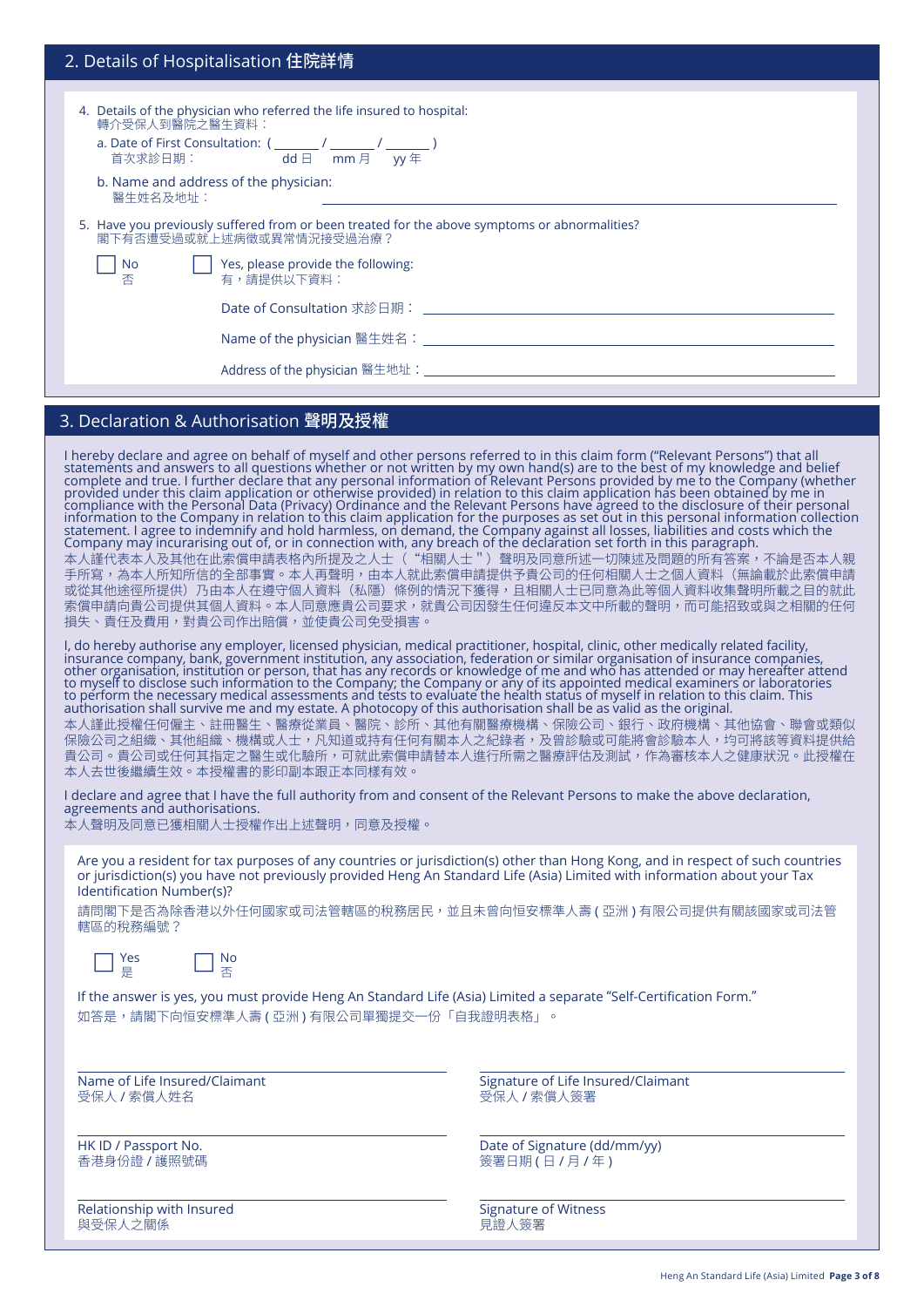### **Personal Information Collection Statement 個人資料收集聲明**

1. Throughout this Personal Information Collection Statement (this "Statement" or "PIC Statement"), and the Foreign Tax Reporting and withholding Obligations Statement (the "Tax Obligations Statement"), certain words and phrases have defined meanings as follows: 本個人資料收集聲明 (「本聲明」或「個人資料收集聲明」) 及外地稅報呈報 / 稅務責任聲明 (「稅務責任聲明」) 中,若干詞彙的定義如下:

| "Company"<br>「公司」                  | means Heng An Standard Life (Asia) Limited;<br>指 恒安標準人壽 (亞洲)有限公司;                                                                                                                                                                                                                                                                                                                                                                                                                                                                                                                                                                                                                                                |  |
|------------------------------------|------------------------------------------------------------------------------------------------------------------------------------------------------------------------------------------------------------------------------------------------------------------------------------------------------------------------------------------------------------------------------------------------------------------------------------------------------------------------------------------------------------------------------------------------------------------------------------------------------------------------------------------------------------------------------------------------------------------|--|
| "Company's affiliates"<br>「公司聯屬公司」 | means any of the Company's affiliates within the Company's group;<br>指 任何屬公司集團內的聯屬公司;                                                                                                                                                                                                                                                                                                                                                                                                                                                                                                                                                                                                                            |  |
| "Company's group"<br>「公司集團」        | means Heng An Standard Life Insurance Company Limited registered in People's Republic of China (registered number 120000400008883)<br>having its registered office at 18F, Tower II, The Exchange, 189 Nanjing Road, Heping District, Tianjin, People's Republic of China, 300051<br>together with its subsidiaries (including but not limited to the Company), subsidiary undertakings and associated companies (whether<br>direct or indirect) from time to time and a "member of the Company's group" shall be construed accordingly;<br>指 根據公司法於中華人民共和國註冊的恒安標準人壽保險有限公司(註冊編號為 120000400008883),註冊辦事處位於中國天津市<br>和平區南京路 189 號津滙廣場 2 座 18 層(郵編 300051)及其不時直接或間接擁有的子公司(包括但不限於本公司)、附屬公司與關<br>聯公司, 「公司集團旗下公司」亦按此詮釋; |  |
| "Consenting Person"<br>「同意人士」      | means each of the following:<br>指 每位以下人士:                                                                                                                                                                                                                                                                                                                                                                                                                                                                                                                                                                                                                                                                        |  |
|                                    | (a) the policy owner;<br>保單持有人;                                                                                                                                                                                                                                                                                                                                                                                                                                                                                                                                                                                                                                                                                  |  |
|                                    | (b) each person who has beneficial ownership of the Policy;<br>每位享有保單實益擁有權的人士;                                                                                                                                                                                                                                                                                                                                                                                                                                                                                                                                                                                                                                   |  |
|                                    | (c) each person who is entitled to access the Policy's value (for example, through withdrawal, surrender, policy claim, benefit payment<br>or otherwise), change a Beneficiary, or claim or receive a benefit payment or any person who is entitled to a future benefit under<br>the Policy, including without limitation any policy claimant, assignee and nominated Beneficiary under the Policy; and<br>有權透過提款、退保、保單索償、收取利益等方法取用保單價值,更改受益人,索取或接受收取利益的人士,或根據保單每位日後<br>享有收取利益權利的人士,包括但不限於任何保單索償人、單持承受人及訂明的受益人;及                                                                                                                                                                                                 |  |
|                                    | (d) each person who is entitled to receive a payment (such as a policy claimant, policy claimant and nominated Beneficiary)<br>when an obligation to make any payment under the Policy arises or becomes fixed.<br>當有責任根據保單付款或確定該責任時每位有權接受收取利益的人士(包括保單索償人及指定的受益人)。                                                                                                                                                                                                                                                                                                                                                                                                                                               |  |
| 「合規責任」                             | "Compliance Obligations" means obligations of the Company or of any other members of the Company's group to comply with:<br>指 我們或公司集團任何成員須遵守以下規定的責任:                                                                                                                                                                                                                                                                                                                                                                                                                                                                                                                                                             |  |
|                                    | (a) any applicable local or foreign law, ordinance, regulation, demand, guidance, rules, codes of practice, whether or not relating<br>to an intergovernmental agreement between the governments or regulatory authorities of two or more jurisdictions; and<br>任何適用的本地或外國法律、法令、規定、要求、指引、條例和守則而不論是否有關兩個或以上司法管轄區的政府之間或監管機構<br>之間的協議;及                                                                                                                                                                                                                                                                                                                                                                             |  |
|                                    | (b) any agreement between the Company (or that of any other member of the Company's group, as the case may be) and any<br>government or taxation authority in any jurisdiction.<br>我們或公司集團其他成員(視情況而定)與任何司法管轄區的政府或稅務當局之間的協議。                                                                                                                                                                                                                                                                                                                                                                                                                                                                                      |  |
| "Customer"<br>「客戶」                 | means a person:<br>指                                                                                                                                                                                                                                                                                                                                                                                                                                                                                                                                                                                                                                                                                             |  |
|                                    | (a) who is treated generally as a customer by the Company, whether the person is:<br>被公司一般當作客戶的人士,不論該人士為:                                                                                                                                                                                                                                                                                                                                                                                                                                                                                                                                                                                                        |  |
|                                    | a policy owner, proposed policy owner, policy assignee, life insured, proposed life insured, party under a trust, payer of insurance<br>(i)<br>premium, beneficiary, payee of insurance benefits, or financial adviser in respect of a product or service of the Company; or<br>公司產品或服務下的保單持有人、準保單持有人、保單受讓人、受保人、準受保人,信託下的當事人,保費支付人、受益人、<br>保險金受款人或財務顧問;或                                                                                                                                                                                                                                                                                                                                                         |  |
|                                    | (ii) a director, shareholder, officer, or manager of a corporate applicant for insurance or corporate policy owner in respect<br>of a product or service of the Company; and<br>正在申請或已是公司產品或服務的公司投保人或公司保單持有人之董事、股東、主管或經理;及                                                                                                                                                                                                                                                                                                                                                                                                                                                                                       |  |
|                                    | (b) who has provided personal data to the Company and therefore became data subject of the Company;<br>曾向公司提供個人資料而成為我們資料當事人的人士;                                                                                                                                                                                                                                                                                                                                                                                                                                                                                                                                                                                  |  |
| "data subject"                     | means, in relation to personal data, the individual (not being a corporate person) who is the subject of the data, and all such                                                                                                                                                                                                                                                                                                                                                                                                                                                                                                                                                                                  |  |
| 「資料當事人」                            | individuals as a whole shall be referred to as "data subjects";<br>指 就個人資料而言,屬該資料的當事人的個人(並非法人),而所有該等個人統稱為「資料當事人」;                                                                                                                                                                                                                                                                                                                                                                                                                                                                                                                                                                                                |  |
| "Hong Kong"<br>「香港」                | means the Hong Kong Special Administrative Region of the People's Republic of China;<br>指 中華人民共和國香港特別行政區;                                                                                                                                                                                                                                                                                                                                                                                                                                                                                                                                                                                                        |  |
| "PDPO"<br>「私隱條例」                   | means the Personal Data (Privacy) Ordinance, Chapter 486 of the Laws of Hong Kong;<br>指 香港法例第 486 章之《個人資料(私隱)條例》;                                                                                                                                                                                                                                                                                                                                                                                                                                                                                                                                                                                                |  |
| "personal data"<br>「個人資料」          | means (as defined in the PDPO) any data:<br>指 於私隱條例中符合以下說明的任何資料:                                                                                                                                                                                                                                                                                                                                                                                                                                                                                                                                                                                                                                                 |  |
|                                    | (a) relating directly or indirectly to a living individual;<br>直接或間接與一名在世的個人有關的;                                                                                                                                                                                                                                                                                                                                                                                                                                                                                                                                                                                                                                 |  |
|                                    | (b) from which it is practicable for the identity of the individual to be directly or indirectly ascertained; and<br>從該資料直接或間接地確定有關的個人的身份是切實可行的;及                                                                                                                                                                                                                                                                                                                                                                                                                                                                                                                                                                |  |
|                                    | (c) in a form in which access to or processing of the data is practicable.<br>該資料的存在形式令予以查閱及處理均是切實可行的。                                                                                                                                                                                                                                                                                                                                                                                                                                                                                                                                                                                                           |  |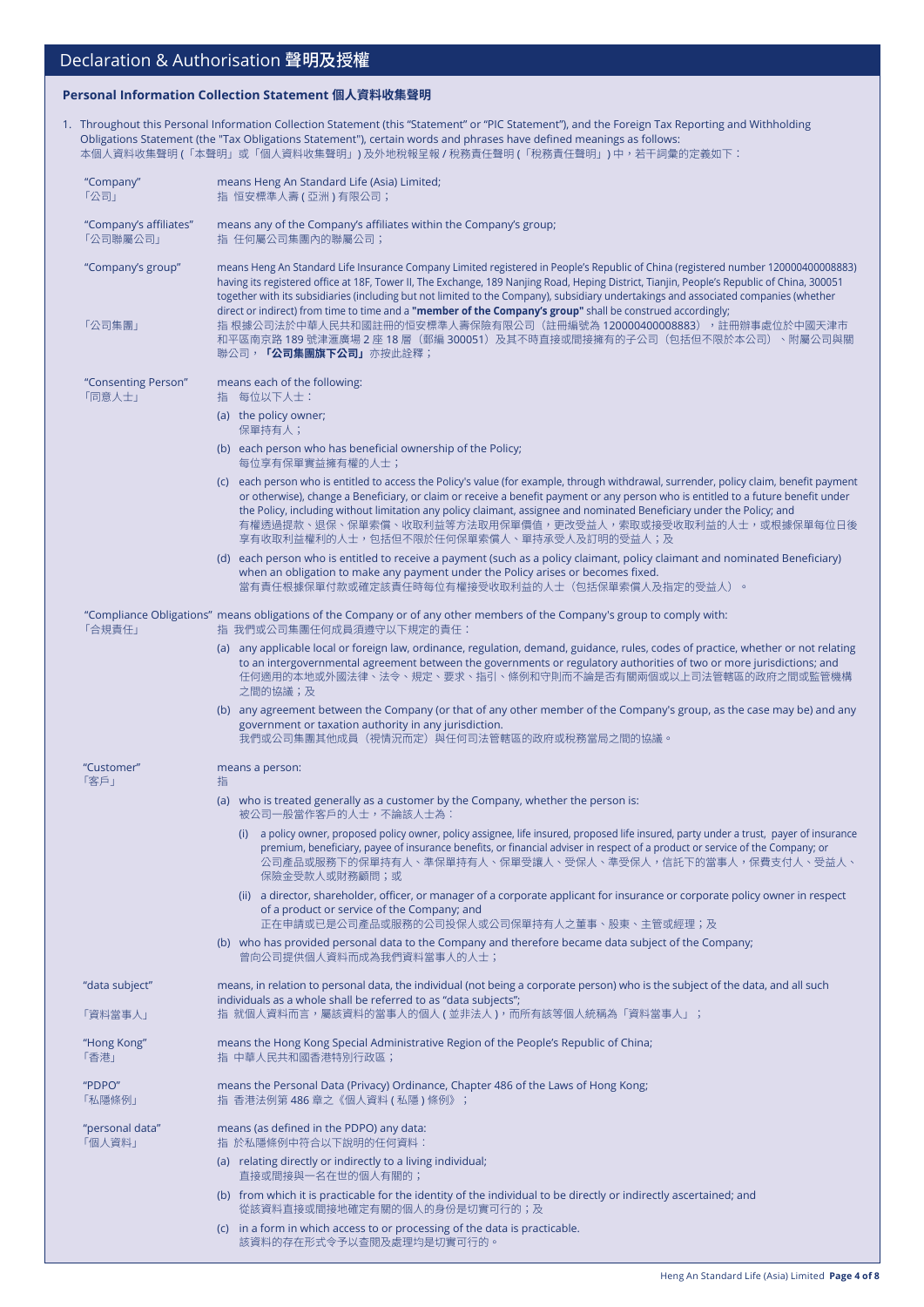| "Personal Information"<br>「個人資料」                                                          |                                                                                                                                                                                                                                                                                                                                                                                                                                                                                                                                                                                            |                                                                                                                                                                                                                                                                                                                                                                                                                                                                                                | in respect of a Consenting Person, means:<br>有關同意人士的個人資料指: |                                                                                                                                                                                                                                                                                                                                                                                                                                                                                                                     |  |  |
|-------------------------------------------------------------------------------------------|--------------------------------------------------------------------------------------------------------------------------------------------------------------------------------------------------------------------------------------------------------------------------------------------------------------------------------------------------------------------------------------------------------------------------------------------------------------------------------------------------------------------------------------------------------------------------------------------|------------------------------------------------------------------------------------------------------------------------------------------------------------------------------------------------------------------------------------------------------------------------------------------------------------------------------------------------------------------------------------------------------------------------------------------------------------------------------------------------|------------------------------------------------------------|---------------------------------------------------------------------------------------------------------------------------------------------------------------------------------------------------------------------------------------------------------------------------------------------------------------------------------------------------------------------------------------------------------------------------------------------------------------------------------------------------------------------|--|--|
|                                                                                           |                                                                                                                                                                                                                                                                                                                                                                                                                                                                                                                                                                                            |                                                                                                                                                                                                                                                                                                                                                                                                                                                                                                |                                                            | (a) where the Consenting Person is an individual, his/her full name, date and place of birth, residential address, mailing address,<br>contact information (including telephone number), and any taxpayer identification number, social security number,<br>citizenships, residency(ies) and tax residency(ies);<br>倘同意人士為個人,即其全名、出生日期及地點、居住地址、郵寄地址、聯絡資料(包括電話號碼),及任何納稅人識別編號、社<br>會保障號碼、公民身分、居住地及稅務上的常駐國家;                                                                                                           |  |  |
|                                                                                           |                                                                                                                                                                                                                                                                                                                                                                                                                                                                                                                                                                                            |                                                                                                                                                                                                                                                                                                                                                                                                                                                                                                |                                                            | (b) where the Consenting Person is a corporate/entity, its date and place of incorporation or formation, registered address, address of<br>place of business, tax identification number, tax status, tax residency, registered address, address of place of business or (if applicable)<br>such information as the Company may reasonably require regarding each of its substantial shareholders and controlling persons.<br>倘同意人士為公司 / 機構,即其註冊或成立日期及地點、註冊地址、營業地址、稅務識別編號、稅務狀況、稅務上的常駐國家或(倘<br>適用)我們合理要求的主要股東及控權人士資料。 |  |  |
|                                                                                           |                                                                                                                                                                                                                                                                                                                                                                                                                                                                                                                                                                                            | "Policy Information"                                                                                                                                                                                                                                                                                                                                                                                                                                                                           |                                                            | means any information relating to the Policy including without limitation the Policy number, Policy balance or value, gross                                                                                                                                                                                                                                                                                                                                                                                         |  |  |
|                                                                                           |                                                                                                                                                                                                                                                                                                                                                                                                                                                                                                                                                                                            | 「保單資料」                                                                                                                                                                                                                                                                                                                                                                                                                                                                                         |                                                            | receipts, withdrawals and payments from the Policy.<br>指 有關保單的任何資料,包括但不限於保單編號、保單結餘或價值、總收入、從保單提取及支付的款項。                                                                                                                                                                                                                                                                                                                                                                                                              |  |  |
| "Tax Information"<br>in respect of a Consenting Person, means:<br>「稅務資料」<br>有關同意人士的稅務資料指: |                                                                                                                                                                                                                                                                                                                                                                                                                                                                                                                                                                                            |                                                                                                                                                                                                                                                                                                                                                                                                                                                                                                |                                                            |                                                                                                                                                                                                                                                                                                                                                                                                                                                                                                                     |  |  |
|                                                                                           |                                                                                                                                                                                                                                                                                                                                                                                                                                                                                                                                                                                            |                                                                                                                                                                                                                                                                                                                                                                                                                                                                                                |                                                            | (a) any documentation or information (and accompanying statements, waivers and consents as the Company may from time<br>to time require or the Consenting Person may from time to time give) relating, directly or indirectly, to the tax status of the<br><b>Consenting Person;</b><br>與同意人士稅務狀況直接或間接有關的文件或資料,以及我們不時要求或同意人士不時提供的隨附陳述、放棄及同意文件;                                                                                                                                                                      |  |  |
|                                                                                           |                                                                                                                                                                                                                                                                                                                                                                                                                                                                                                                                                                                            |                                                                                                                                                                                                                                                                                                                                                                                                                                                                                                |                                                            | (b) Personal Information of the Consenting Person; and<br>同意人士的個人資料;及                                                                                                                                                                                                                                                                                                                                                                                                                                               |  |  |
|                                                                                           |                                                                                                                                                                                                                                                                                                                                                                                                                                                                                                                                                                                            |                                                                                                                                                                                                                                                                                                                                                                                                                                                                                                |                                                            | (c) Policy Information.                                                                                                                                                                                                                                                                                                                                                                                                                                                                                             |  |  |
|                                                                                           |                                                                                                                                                                                                                                                                                                                                                                                                                                                                                                                                                                                            |                                                                                                                                                                                                                                                                                                                                                                                                                                                                                                |                                                            | 保單資料。                                                                                                                                                                                                                                                                                                                                                                                                                                                                                                               |  |  |
|                                                                                           |                                                                                                                                                                                                                                                                                                                                                                                                                                                                                                                                                                                            |                                                                                                                                                                                                                                                                                                                                                                                                                                                                                                |                                                            | 2. Nothing in this Statement shall limit the right of Customers as a data subject under the PDPO.<br>本聲明並不局限客戶作為資料當事人根據私隱條例所享有的權利。                                                                                                                                                                                                                                                                                                                                                                                  |  |  |
|                                                                                           |                                                                                                                                                                                                                                                                                                                                                                                                                                                                                                                                                                                            | 3. From time to time, personal data of Customers are (or will be) collected by or on behalf of the Company to enable it to carry on its day-to-day business<br>and to provide services to Customers. Failure to obtain personal data from Customers may result in the Company being unable to process an<br>insurance application or to provide after-sales services to the Customer.<br>為使公司能進行其日常業務及向客戶提供服務,客戶的個人資料會不時由公司收集或由他人代為收集。 <b>若公司未能向客戶取得個人資料,則便可能導致公司無法處</b><br>理投保申請或無法向客戶提供售後服務。 |                                                            |                                                                                                                                                                                                                                                                                                                                                                                                                                                                                                                     |  |  |
| 4.                                                                                        |                                                                                                                                                                                                                                                                                                                                                                                                                                                                                                                                                                                            |                                                                                                                                                                                                                                                                                                                                                                                                                                                                                                |                                                            | Personal data of Customers held by the Company will generally be kept confidential, but the Company may provide, disclose or transfer these personal                                                                                                                                                                                                                                                                                                                                                                |  |  |
|                                                                                           |                                                                                                                                                                                                                                                                                                                                                                                                                                                                                                                                                                                            | data to the following persons (whether they are in or outside Hong Kong) for one or more of the purposes set out in paragraph 5 below:<br>由公司持有的客戶個人資料一般會被保密,惟公司有可能會向以下人士 ( 不論是在香港境內或境外 ) 提供、披露或轉交該等個人資料以便達到下文第 5 段中述及的一<br>個或多個目的:                                                                                                                                                                                                                                                            |                                                            |                                                                                                                                                                                                                                                                                                                                                                                                                                                                                                                     |  |  |
|                                                                                           |                                                                                                                                                                                                                                                                                                                                                                                                                                                                                                                                                                                            | 任何承保公司業務之任何部分的再保公司;                                                                                                                                                                                                                                                                                                                                                                                                                                                                            |                                                            | (a) any reinsurance company to whom any part of the Company's business is ceded;                                                                                                                                                                                                                                                                                                                                                                                                                                    |  |  |
|                                                                                           |                                                                                                                                                                                                                                                                                                                                                                                                                                                                                                                                                                                            | (b) any financial institution or financial service provider who is in a position to process the payment of, or handle the payment instruction or authorization<br>of any monies to or by the Customer;                                                                                                                                                                                                                                                                                         |                                                            |                                                                                                                                                                                                                                                                                                                                                                                                                                                                                                                     |  |  |
|                                                                                           |                                                                                                                                                                                                                                                                                                                                                                                                                                                                                                                                                                                            | 任何處於適當崗位可處理向客戶支付或收取款項,或可執行向客戶支付或收取款項之付款指示或授權的金融機構或金融服務機構;<br>(c) any healthcare service provider who is engaged to carry out medical assessment on the health of a Customer which will affect the Company's decision<br>on processing an insurance application or a claim;                                                                                                                                                                                                                     |                                                            |                                                                                                                                                                                                                                                                                                                                                                                                                                                                                                                     |  |  |
|                                                                                           |                                                                                                                                                                                                                                                                                                                                                                                                                                                                                                                                                                                            |                                                                                                                                                                                                                                                                                                                                                                                                                                                                                                |                                                            | 任何受聘負責檢驗客戶健康狀況而該檢驗結果會影響公司處理投保申請或索償決定的醫療服務機構;<br>(d) any professional adviser or service provider who is engaged to provide independent advice or service in a specialised area to the Company and/or                                                                                                                                                                                                                                                                                                                |  |  |
|                                                                                           |                                                                                                                                                                                                                                                                                                                                                                                                                                                                                                                                                                                            | the Company's affiliates;                                                                                                                                                                                                                                                                                                                                                                                                                                                                      |                                                            | 任何受聘向公司及 / 或公司聯屬公司提供獨立意見或專門範疇服務的專業顧問或服務機構;                                                                                                                                                                                                                                                                                                                                                                                                                                                                          |  |  |
|                                                                                           |                                                                                                                                                                                                                                                                                                                                                                                                                                                                                                                                                                                            | (e) any person in connection with any claims made by the Customer or otherwise involving the Customer in respect of any products and/or services<br>provided by the Company or the Company's affiliates, including any claims investigation agency;<br>任何就公司或公司聯屬公司產品及 / 或服務與客戶提出索償 ( 或以別的形式涉及客戶 ) 有關的人士,包括任何索償調查機構;                                                                                                                                                                           |                                                            |                                                                                                                                                                                                                                                                                                                                                                                                                                                                                                                     |  |  |
|                                                                                           | (f) any person to whom the Company and/or the Company's affiliates are under an obligation to make disclosure under any Compliance Obligations or the<br>requirements of any present or future laws, rules, regulations, codes, treaties or guidelines binding or enforceable on them, including any regulators,<br>government authorities, international organisations or alliances, courts, adjudicators, and/or any industry bodies, associations or federations;<br>任何公司及 / 或公司聯屬公司根據所須遵守的任何合規責任或現有或未來法例、規則、法規、守則、條約或指引而對其有披露責任的人士,包括任何監管機構、<br>政府部門、國際組織或聯盟、法院、裁判機構及 / 或任何行業團體、協會或聯會; |                                                                                                                                                                                                                                                                                                                                                                                                                                                                                                |                                                            |                                                                                                                                                                                                                                                                                                                                                                                                                                                                                                                     |  |  |
|                                                                                           |                                                                                                                                                                                                                                                                                                                                                                                                                                                                                                                                                                                            |                                                                                                                                                                                                                                                                                                                                                                                                                                                                                                |                                                            | (g) any insurance intermediary authorised by the Company and/or the Company's affiliates to promote, sell, or provide after-sales services in relation to,<br>any of the products and services of the Company and/or the Company's affiliates;<br>任何獲公司及 / 或公司聯屬公司授權以進行推廣或銷售公司及 / 或公司聯屬公司任何產品及服務,或就有關產品及服務提供售後服務的保險中介機構;                                                                                                                                                                                            |  |  |
|                                                                                           |                                                                                                                                                                                                                                                                                                                                                                                                                                                                                                                                                                                            |                                                                                                                                                                                                                                                                                                                                                                                                                                                                                                |                                                            | (h) any actual or proposed assignee of the Customer's insurance policy issued by the Company and/or the Company's affiliates;<br>任何獲發公司及 / 或公司聯屬公司繕發保單的客戶之實際或準受讓人;                                                                                                                                                                                                                                                                                                                                                  |  |  |
|                                                                                           | (i)                                                                                                                                                                                                                                                                                                                                                                                                                                                                                                                                                                                        | any actual or proposed purchaser of parts or all of the Company's business and/or those of the Company's group together with its advisers in the transaction;<br>任何公司及 / 或公司集團部分或全部業務的實際或準買家,及其交易顧問;                                                                                                                                                                                                                                                                                           |                                                            |                                                                                                                                                                                                                                                                                                                                                                                                                                                                                                                     |  |  |
|                                                                                           | (i)                                                                                                                                                                                                                                                                                                                                                                                                                                                                                                                                                                                        | any agent, contractor or external service provider who is engaged to provide administrative, audit, data processing, document managing, mailing,<br>printing, payment, storage, technology, telecommunication, or other services to the Company and/or the Company's affiliates in connection with the<br>daily operation of their respective businesses;<br>任何受聘向公司及 / 或公司聯屬公司就其日常之營運提供行政、審計、資料處理、文檔管理、郵遞、印刷、付款、儲存、技術、電訊,或其他服務的代理商、<br>承包商或外界服務供應商;                                           |                                                            |                                                                                                                                                                                                                                                                                                                                                                                                                                                                                                                     |  |  |
|                                                                                           |                                                                                                                                                                                                                                                                                                                                                                                                                                                                                                                                                                                            |                                                                                                                                                                                                                                                                                                                                                                                                                                                                                                |                                                            | (k) any external service provider who is engaged to provide any service which will enhance or add value to the overall experience of the Customer in<br>enjoying the products and/or service of the Company and/or the Company's affiliates;<br>任何受聘向客戶提供讓其對公司及 / 或公司聯屬公司產品及 / 或服務更為滿意或享有提升服務的外界服務機構;                                                                                                                                                                                                               |  |  |
|                                                                                           | (I)                                                                                                                                                                                                                                                                                                                                                                                                                                                                                                                                                                                        |                                                                                                                                                                                                                                                                                                                                                                                                                                                                                                |                                                            | any research agent or service provider who is engaged to carry out any market surveys or studies;<br>任何受聘進行市場調查或研究的調查代理或服務供應商;                                                                                                                                                                                                                                                                                                                                                                                      |  |  |
|                                                                                           |                                                                                                                                                                                                                                                                                                                                                                                                                                                                                                                                                                                            | (m) any of the Company's affiliates; and<br>任何公司聯屬公司;及                                                                                                                                                                                                                                                                                                                                                                                                                                         |                                                            |                                                                                                                                                                                                                                                                                                                                                                                                                                                                                                                     |  |  |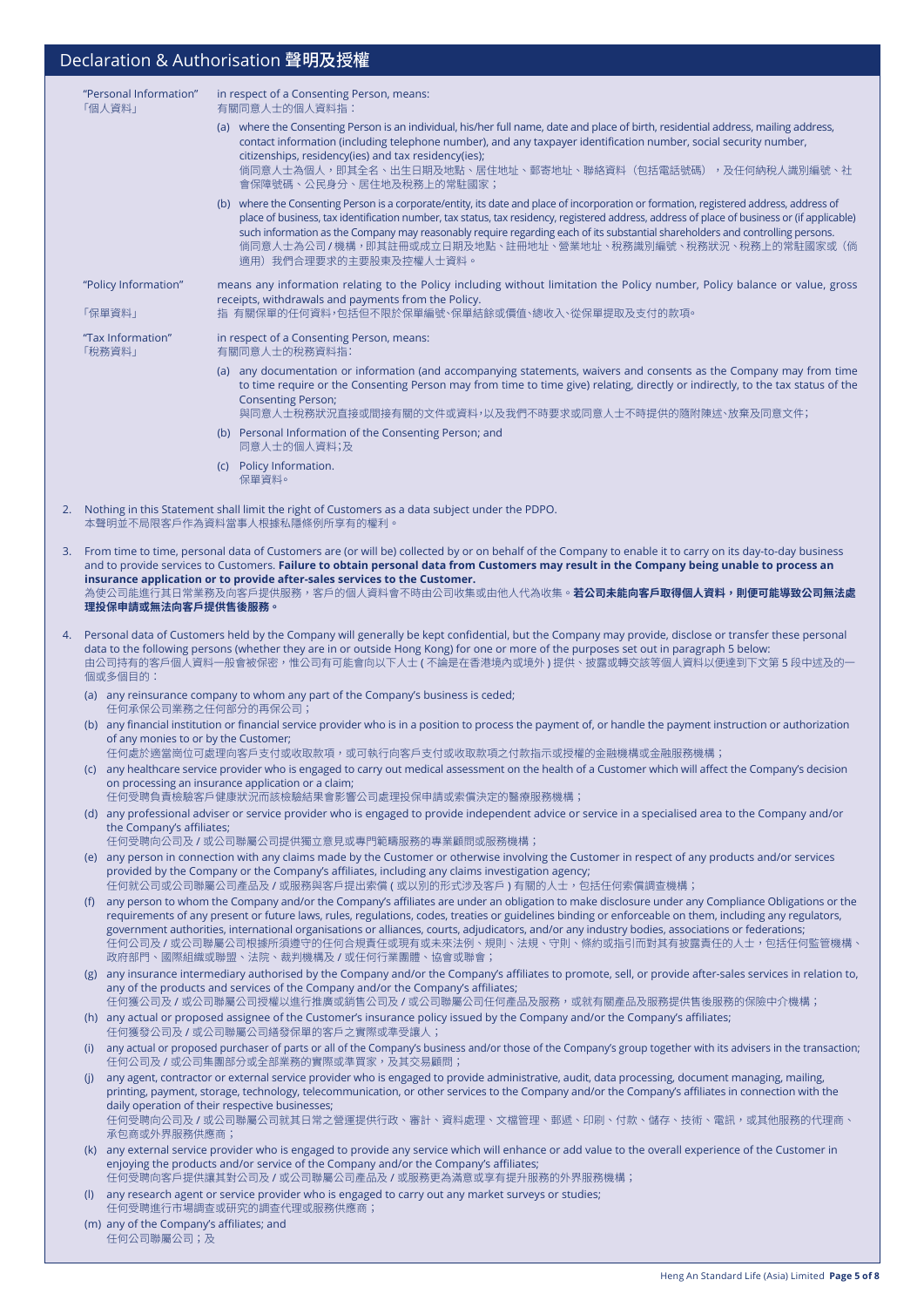- (n) any person described in paragraph 7(d) below for the purpose of direct marketing, in case the Customer has given consent for using personal data in relation to such purpose.
	- 任何在客戶同意讓其個人資料被用作直接促銷用途的前題下,於下文第 7(d) 段所述的人士。
- 5. The purpose(s) for which the personal data of Customers may be used will vary depending on the circumstances and their context of collection, but the purposes perceived by the Company will include the following: 客戶個人資料的用途會因不同情況及收集的背景有異,惟公司屬意的用途將包括:
	- (a) to offer a quotation for insurance to a Customer, and to assess, evaluate (including the merits and/or suitability of a product or service to a Customer), process, approve and/or underwrite an insurance application, a claim and/or service request from a Customer arising from the application or thereafter; 提供投保報價予客戶,以及評估、衡量 ( 包括產品及 / 或服務是否有利於及 / 或適合客戶)、處理、批准及 / 或受理客戶的投保申請、索償及 / 或源於客戶投保 申請或其後的服務要求;
	- (b) to provide subsequent or ongoing services to a Customer in relation to an insurance application or policy; 提供有關投保申請或保單的跟進或持續服務予客戶;
	- (c) to carry out matching procedures as defined in the PDPO; 執行私隱條例中界定的核對程序;
	- (d) to carry out credit assessments on Customers whose credit worthiness is under regular or special review; 進行客戶信用評估,不論該評估為定期或特別審查;
	- (e) to carry out surveys for gathering Customer opinion and/or statistical analysis on Customer's behavior or mentality; 進行調查以收集客戶意見及 / 或作出客戶行為或心態的統計分析;
	- (f) to process a payment or a Customer's payment instructions and/or direct debit authorisations; 處理付款或執行客戶的付款指示及 / 或直接付款授權;
	- (g) to determine any amount of indebtedness owing to or from a Customer; 確定欠付客戶或客戶欠付的任何款項;
	- (h) to verify a Customer's identity in accordance with any compliance procedures, including those intended to combat terrorist financing, fraud and/or money laundering, or otherwise for the purpose of ensuring the Company Group's Compliance with the Compliance Obligations; 按任何合規程序驗證客戶的身份,包括旨在打擊恐怖活動融資、欺詐及 / 或洗黑錢活動的程序或在其他情況下用以確保公司集團導守合規責任;
	- (i) to maintain an update database of personal data of Customers;
	- 設立及更新客戶個人資料的數據庫; (j) to facilitate research or design of insurance or other related financial services and/or products which may be suitable for Customers; 促進研究或設計可能適合客戶的保險或其他相關金融服務及 / 或產品;
	- (k) to enforce a Customer's obligations in respect of an insurance application or policy; 執行客戶在投保申請或保單下的責任;
	- (l) to enable an actual or proposed assignee of the Customer's insurance policy, or an actual or proposed purchaser of the Company's business, to evaluate the transaction intended to be the subject of the assignment or purchase;
		- 協助客戶保單的實際或準受讓人或公司業務的實際或準買家,以評估在有關轉讓或買賣交易下的事宜;
	- (m) to fulfill the disclosure requirements of any Compliance Obligations, laws, legislation, regulations, codes or guidelines as may in present or future and from time to time be applicable to the Company and/or the persons as listed in paragraph 4 above to whom the Company had transferred personal data of the Customer; 遵守現時或將來不時適用於公司及 / 或上文第 4 段所列從公司手上取得客戶個人資料之人士的任何合規責任、法例、法規、規章、守則或指引底下的披露規定;
	- (n) to enable the Company to carry on its normal business and day-to-day operations and to meet its liquidity and solvency requirements according to law; 。<br>令公司能繼續經營其正常業務及日常運作,以及符合有關法例對流動資金及償付能力的規定;
	- (o) to procure any service which will enhance or add value to a Customer's enjoyment of the products and/or service of the Company and/or the Company's affiliates; 取得任何讓客戶對公司及 / 或公司聯屬公司產品及 / 或服務更為滿意或享有額外價值的服務;
	- (p) to exercise the Company's rights as more particularly provided in the insurance policy, including the right of subrogation; 行使公司在保單中列明的權利,包括代位權;
	- (q) to comply with any obligations, requirements, policies, procedures, directives, or guidelines in respect of sharing data and information within the Company's group and/or any other use of data and information in accordance with group-wide compliance procedures; and/or 遵守公司集團內對共享數據與資料,及 / 或根據集團通用的合規程序將數據與資料用作其他用途的相關責任、規定、政策、程序、指令或指引;及 / 或
	- (r) to market the service, product and/or subject as further described in paragraph 7 below. 推廣下文第 7 段所詳述的服務、產品及 / 或事項。

6. Under the laws, regulations and international agreements for the implementation of automatic exchange of financial account information ("AEOI") and the U.S. Foreign Account Tax Compliance Act ("FATCA"), financial institutions are required to identify account holders (including certain policy owners and beneficiaries) and controlling persons of certain entity policyholders who are reportable foreign tax residents and report their Tax Information (including but not limited to their name, address, jurisdiction(s) of tax residence, tax identification number in that jurisdiction(s), account balance and income information) to the local tax authority where the financial institution operates or directly to the U.S. Internal Revenue Service. The local tax authority will provide this information to the tax authority of the reportable foreign tax resident's country of tax residence on a regular, annual basis. without limiting the generality of this Personal Information Collection Statement, the Company will use the Tax Information for the purposes of AEOI and FATCA. The Tax Information may be transmitted by the Company to the Hong Kong Inland Revenue Department or any other relevant domestic or foreign tax authority for transfer to the tax authority of another jurisdiction. The Tax Information may be transmitted by the Company to the U.S. Internal Revenue Service. 根據實施的自動交換財務帳戶資料 (「自動交換資料」) 和美國海外帳戶稅收合規法案 (「合規法案」) 的法律、法規及國際協定,財務機構須辨別具有須申報外國稅 務居民身份的帳戶持有人 ( 包括某些帳戶持有人及保單受益人 ) 和某些實體保單持有人的控權人,並向財務機構營運當地的稅務部門或直接向美國國稅局申報其稅 務資料 ( 包括但不限於姓名、地址、稅務居住地、該稅務居住地的稅務編號、帳戶結餘及收入資料 )。當地稅務部門將每年定期將上述資料交予須申報外國稅務居民

所屬稅務居住地的相關稅務部門。在不限制個人資料收集聲明下,本公司會將收集的稅務資料用於自動交換資料及合規法案。本公司會將稅務資料傳遞給香港稅務 局或其他本地或海外稅務部門用於轉交其他司法管轄區的稅務部門。本公司亦可能將稅務資料轉交給美國國稅局。

#### **7. Use of Personal Data in Direct Marketing 使用個人資料作直接促銷用途**

The Company intends to use the personal data of Customers for direct marketing purpose and the Company requires their consent (including an indication of no objection) for the purpose. In this connection:

公司擬使用客戶個人資料作直接促銷用途,惟公司的該用途須取得客戶同意 (包括其表示不反對)。就此,請留意:

- (a) the name, contact details (including telephone numbers, mailing addresses and email addresses), gender, date of birth, transaction pattern or behavior, financial background, and demographic data (collectively, "Selected Personal Data") being held by the Company may from time to time be used in direct marketing; and 公司所持有客戶的姓名、聯絡資料 ( 包括電話號碼、郵寄地址及電郵地址 )、性別、出生日期、交易模式及行為、經濟背景及人口統計數據 ( 統稱「選定個人 資料」) 可被不時用作直接促銷用途;及
- (b) information delivered by post, electronic mails, SMS, telephone calls, and/or other means of communication may be used by the Company in achieving its direct marketing purpose; and
- 公司可透過以郵寄、電郵、短訊、電話及/或其他通訊方式轉遞的資料以達到其直接促銷用途;及
- (c) the classes of service, product and subject in relation to the Company's direct marketing may include: 有關公司作直接促銷的服務、產品及項目可包括: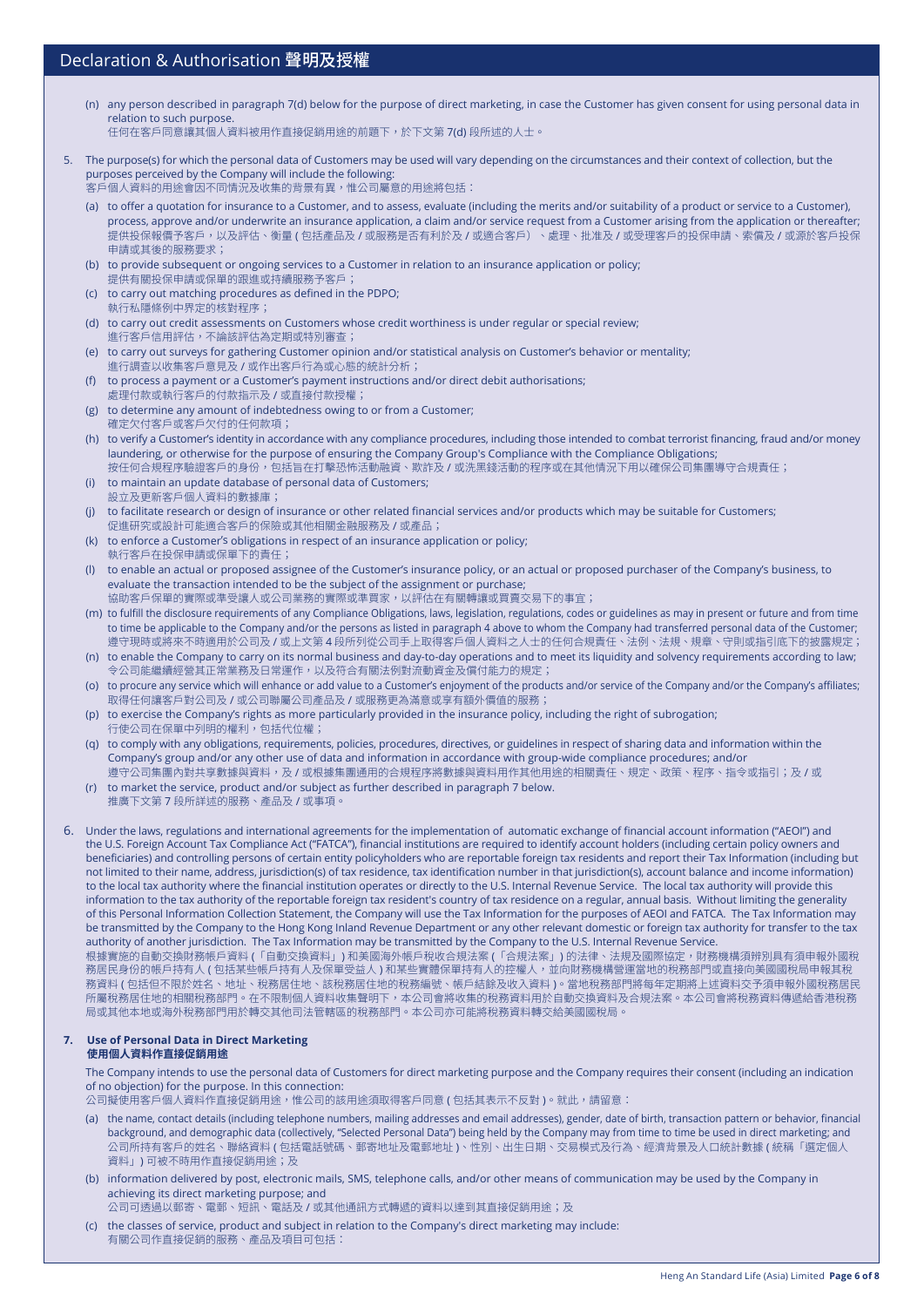- (i) insurance, investment, financial planning, asset and wealth management and related services and/or products;
- 保險、投資、財務策劃、資產和財富管理及相關服務及 / 或產品;
- (ii) lucky draw, games, media event and/or seminar; and 抽獎、遊戲、傳媒活動及 / 或講座;及
- (iii) reward, loyalty, privilege and/or special-offer programs; 獎勵、長期客戶、優惠及 / 或特惠計劃;
- (d) the classes of service, product and subject described above may be provided or solicited by the Company and/or: 上述服務、產品及項目可能由公司及 / 或下述各方提供或取得:
	- (i) any of the Company's affiliates;
	- 任何公司聯屬公司;
	- (ii) third party financial institutions, investment firms, investment advisers and investment service providers; and 第三方金融機構、投資行、投資顧問及投資服務機構;及
	- (iii) third party providers of reward, loyalty, privilege and/or special-offer programs; 獎勵、長期客戶、優惠及 / 或特惠計劃的第三方提供者;
- (e) in addition to marketing the classes of service, product and subject described above for and by itself, the Company also intends to provide the Selected Personal Data of Customers to all or any of the persons described in paragraph 7(d) above for use by them in marketing those classes of service, product and subject, and the Company requires the consent of those Customers (including an indication of no objection by them) for such purpose; and 除為自己或靠自己直接促銷上述服務、產品及項目外,公司亦擬提供選定個人資料予上文 7(d) 段所述之全部或任何人士用於其促銷該等服務、產品及項目上, 惟公司須取得該等客戶的同意 (包括其表示不反對);及
- **(f) if a Customer does not wish to allow the Company to use or provide to other persons any of his/her Selected Personal Data for direct marketing purpose, the Customer can exercise his/her right of objection and notify the Company. 客戶如欲拒絕公司使用,或提供選定個人資料予其他人士使用作直接促銷,可行使反對權並通知公司。**
- 8. Under and in accordance with the PDPO, a data subject has the following rights: 根據私隱條例,資料當事人有權:
	- (a) to check whether the Company holds data relating to him/her and access to such data; 查證公司是否持有其資料及查閱有關資料;
	- (b) to require the Company to correct any data relating to him/her which is inaccurate; and 要求公司改正有關其本人不準確的任何資料;及
	- (c) to ascertain the Company's policies and practices in relation to personal data and to be informed of the kind of personal data held by the Company; and 查閱公司有關個人資料的政策及實際程序,以及了解公司所持個人資料的種類;及
	- (d) to request the Company not to use his/her data for direct marketing purpose and the Company must then cease the use for that purpose without charge. 免費要求公司不得就直接營銷目的使用其資料,以及公司隨後必須停止就該用途使用其資料
- 9. In accordance with the PDPO, the Company has the right to charge a reasonable fee for processing any data access request. 根據私隱條例,公司有權就處理任何查閱資料的要求收取合理費用。
- 10. The requests described above may be made in writing to the Data Protection Officer, Heng An Standard Life (Asia) Limited, 12/F, Lincoln House, Taikoo Place, 979 King's Road, Quarry Bay, Hong Kong. 上述要求可以書面形式郵寄予恒安標準人壽 ( 亞洲 ) 有限公司之資料保護主任,地址為香港鰂魚涌英皇道 979 號太古坊林肯大廈 12 樓。

#### **11. Foreign Tax Reporting and Withholding Obligations Statement ("Tax Obligations Statement") 外地稅務呈報 / 稅務責任聲明 (「稅務責任聲明」)**

- (a) Provision of information
	- 提供資料
	- (i) I/we agree to provide the Company with the Personal Information of myself/ourselves and, where reasonably required by the Company, of any other Consenting Person in such manner, in such form and within such time, as the Company may from time to time require. 本人 / 吾等同意向公司提供本人 / 吾等的個人資料,亦會應公司的合理要求,按公司不時要求的方式、形式及時間向公司提供其他同意人士的個人資料。
	- (ii) where there is any change or addition to the Personal Information of myself, and, where applicable, any other Consenting Person, I/we agree to update the Company promptly (and in any event no later than 31 days of the change or addition) of the change or addition. 倘本人 / 吾等及任何同意人士 ( 倘適用 ) 的個人資料有任何更改或增加,本人 / 吾等同意當有更改或增加會盡快 ( 無論如何不遲於更改或增加後的 31 天 ) 通知公司有關的更改或增加。
	- (iii) I/we agree that I/we shall, and, where applicable, shall procure such other Consenting Person(s) to, complete and sign such documents and do such things, as the Company may reasonably require from time to time for the purposes of ensuring the Company's compliance with the Compliance Obligations. 本人 / 吾等同意會應公司不時合理的要求,自行及 ( 倘適用 ) 促使有關的其他同意人士填妥及簽署有關文件及辦理有關事宜,以確保公司遵守合規責任。
	- (iv) I/we agree that the Company may directly require any other Consenting Persons to provide or confirm accuracy of their Personal Information without involving me/us if the Company reasonably considers it to be appropriate.

本人 / 吾等同意,倘公司有理由認為恰當,可毋須通過本人 / 吾等直接要求其他同意人士提供其個人資料或確認個人資料是否準確。

(b) Disclosure of information

資料披露

- (i) I/we agree that the Company and/or any other members of the Company's group may disclose the Tax Information of myself/ourselves and any other Consenting Person(s) to any government or tax authority in any jurisdiction for the purpose of ensuring compliance with Compliance Obligations (including but not limited to obligations under the laws, regulations and international agreements for the implementation of automatic exchange of financial account information ("AEOI") and the U.S. Foreign Account Tax Compliance Act ("FATCA")) on the part of the Company or on the part of the Company's group. 本人 / 吾等同意公司及 / 或公司集團任何成員可向任何司法管轄區的政府或稅務當局披露本人 / 吾等及任何同意人士的稅務資料,以確保公司或公司集團 遵守合規責任 ( 包括但不限於任何實施的自動交換財務帳戶資料 (「自動交換資料」) 和美國海外帳戶稅收合規法案 (「合規法案」) 的法律、法規及國際協 定 )。
- (ii) I/we hereby waive, and, where reasonably required by the Company, agree to procure any other Consenting Person(s) to waive, any applicable restrictions which would otherwise hinder the ability of the Company and/or any other members of the Company's group to disclose Tax Information in the manner as described in this paragraph 11(b) of the Tax Obligations Statement (or in the relevant policy provision relating to foreign tax reporting and withholding obligations). 本人 / 吾等謹此放棄並 ( 倘公司合理要求 ) 同意促使其他同意人士放棄可能妨礙公司及 / 或 [ 公司集團 ] 其他成員按稅務責任聲明第 11(b) 段 ( 或有關外地 稅務呈報或稅務責任的相關保單條文 ) 所述方式披露稅務資料的任何相關限制。
- (iii) I/we agree that the Company may directly require any other Consenting Person to agree to the disclosure as described in this paragraph 11(b) of the Tax Obligations Statement (or in the relevant policy provision relating to foreign tax reporting and withholding obligations) and/or waive any otherwise applicable restrictions on such disclosure, if the Company reasonably considers appropriate. 本人 / 吾等同意,倘公司有理由認為恰當,可毋須通過本人 / 吾等直接要求其他同意人士同意按稅務責任聲明第 11(b) 段 ( 或有關外地稅務呈報或稅務責 任的相關保單條文 ) 所述作出披露及 / 或放棄相關披露的相關限制。